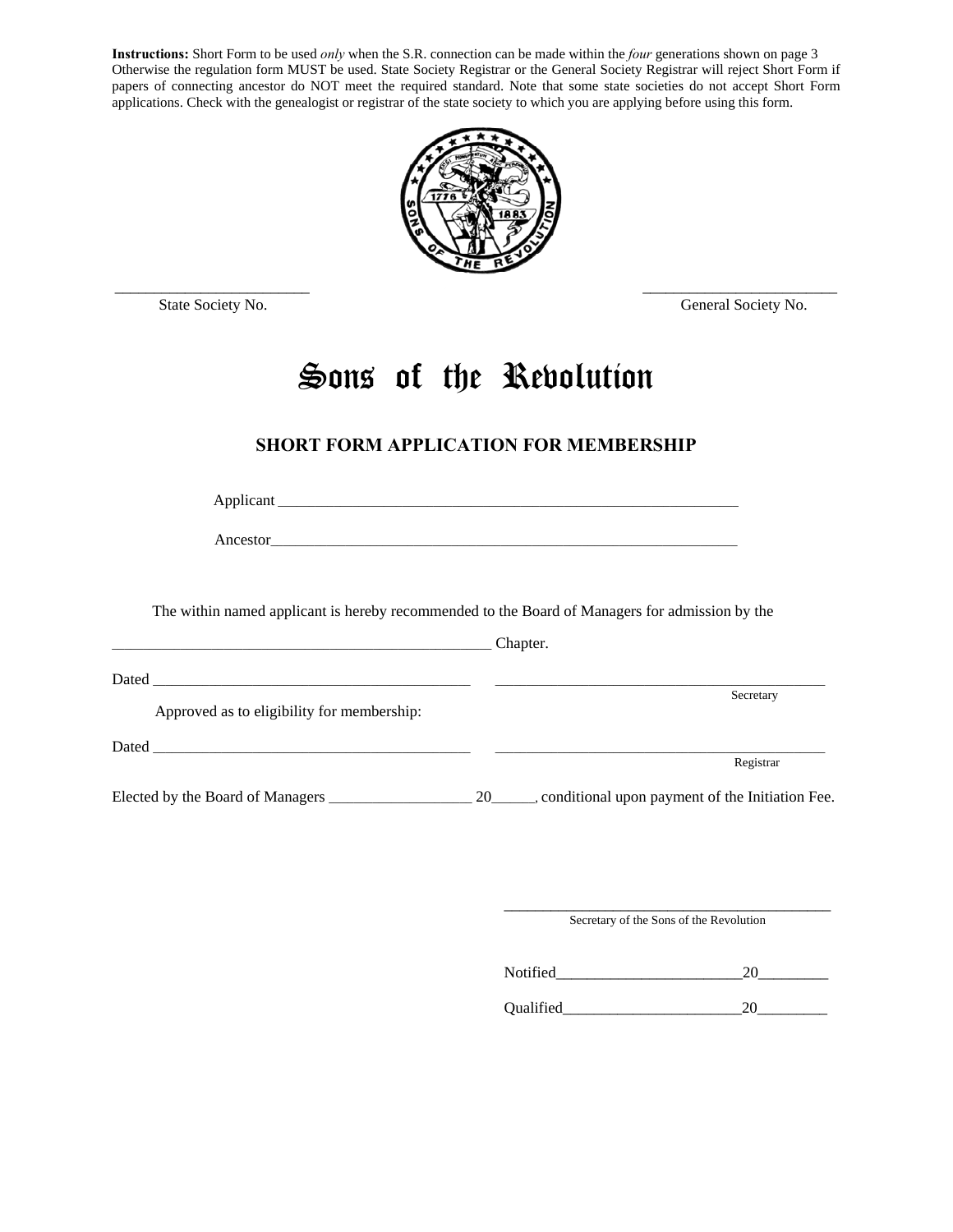### TO THE BOARD MEMBERS OF The <u>-none-</u> Society,

## **APPLICANT USE EITHER A OR B BELOW**:

| A.      |                                                                                                                                                                                                                                                                                                                                                                                                   | -none-                                                                    |                     |                                     |
|---------|---------------------------------------------------------------------------------------------------------------------------------------------------------------------------------------------------------------------------------------------------------------------------------------------------------------------------------------------------------------------------------------------------|---------------------------------------------------------------------------|---------------------|-------------------------------------|
|         | (Name of S.R. ancestor)                                                                                                                                                                                                                                                                                                                                                                           |                                                                           | (his State Society) |                                     |
|         | (State Soc. No.)                                                                                                                                                                                                                                                                                                                                                                                  |                                                                           | (General Soc. No.)  |                                     |
|         | <b>B</b> . If the applicant has an S.R. member <i>blood</i> brother, sharing the same connecting ancestor, he will state                                                                                                                                                                                                                                                                          |                                                                           |                     |                                     |
|         |                                                                                                                                                                                                                                                                                                                                                                                                   | -none-                                                                    |                     |                                     |
|         | (name of this brother)                                                                                                                                                                                                                                                                                                                                                                            |                                                                           | (his State Society) |                                     |
|         | (State Soc. No.)                                                                                                                                                                                                                                                                                                                                                                                  |                                                                           | (General Soc. No.)  |                                     |
| I.      |                                                                                                                                                                                                                                                                                                                                                                                                   |                                                                           |                     | hereby apply for membership in this |
|         | (Give name in full)                                                                                                                                                                                                                                                                                                                                                                               |                                                                           |                     |                                     |
|         | Society by right of descent from                                                                                                                                                                                                                                                                                                                                                                  |                                                                           |                     |                                     |
|         |                                                                                                                                                                                                                                                                                                                                                                                                   | (Name of the Revolutionary War ancestor from whom eligibility is derived) |                     |                                     |
|         | who was born in $\frac{17}{2}$ ; was a resident of                                                                                                                                                                                                                                                                                                                                                |                                                                           |                     |                                     |
|         |                                                                                                                                                                                                                                                                                                                                                                                                   |                                                                           |                     |                                     |
|         | His services in assisting in the establishment of American Independence during the War of the Revolution, upon<br>which my claim of eligibility is based, were as follows:                                                                                                                                                                                                                        |                                                                           |                     |                                     |
| Service | [Giving dates and particulars of service performed by your ancestor while<br>acting as a soldier, sailor, or marine, or as a military, naval or civil officer]:                                                                                                                                                                                                                                   |                                                                           |                     |                                     |
|         |                                                                                                                                                                                                                                                                                                                                                                                                   |                                                                           |                     |                                     |
|         | I declare upon honor, that if admitted to membership in the Society, I will endeavor to promote the<br>purposes of its Institution and observe the Constitution and By-Laws of this Society and support the Constitution of<br>the United States. Declaration required by the Constitution of the Society. Applicant not a citizen of the United<br>States may omit that part of the declaration. |                                                                           |                     |                                     |
|         |                                                                                                                                                                                                                                                                                                                                                                                                   |                                                                           |                     |                                     |
|         | (Residence)                                                                                                                                                                                                                                                                                                                                                                                       |                                                                           |                     |                                     |

(Occupation) \_\_\_\_\_\_\_\_\_\_\_\_\_\_\_\_\_\_\_\_\_\_\_\_\_\_\_\_\_\_\_\_\_\_\_\_\_\_\_\_\_\_\_\_\_\_\_\_\_\_\_\_\_\_\_\_\_\_\_\_\_\_\_\_\_\_\_\_\_\_\_\_\_\_\_\_\_

(Business Address) \_\_\_\_\_\_\_\_\_\_\_\_\_\_\_\_\_\_\_\_\_\_\_\_\_\_\_\_\_\_\_\_\_\_\_\_\_\_\_\_\_\_\_\_\_\_\_\_\_\_\_\_\_\_\_\_\_\_\_\_\_\_\_\_\_\_\_\_\_\_\_\_

We, the undersigned, approve and recommend the foregoing application for membership in this society, and know the said applicant to be worthy, and will, if admitted, be a desirable member.

> Proposer\_\_\_\_\_\_\_\_\_\_\_\_\_\_\_\_\_\_\_\_\_\_\_\_\_\_\_\_\_\_\_\_\_\_\_\_\_\_\_\_\_\_\_\_\_\_\_\_\_\_\_\_\_\_\_\_\_\_\_\_\_\_\_\_\_\_\_\_\_\_\_\_\_\_\_\_\_\_\_\_\_ Seconder\_\_\_\_\_\_\_\_\_\_\_\_\_\_\_\_\_\_\_\_\_\_\_\_\_\_\_\_\_\_\_\_\_\_\_\_\_\_\_\_\_\_\_\_\_\_\_\_\_\_\_\_\_\_\_\_\_\_\_\_\_\_\_\_\_\_\_\_\_\_\_\_\_\_\_\_\_\_\_\_\_

When the Applicant derives eligibility of membership by descent from more than one ancestor, and it is desired to take advantage thereof, separate applications to be marked "Supplemental Application," and numbered like the original, should be made out for *each* case, and filed with the original or after membership is attained. All applications are the property of the Society, and after submission must remain on file. ALL APPLICATIONS MUST BE EXECUTED IN DUPLICATE, AS THERE IS A STATE AND A GENERAL SOCIETY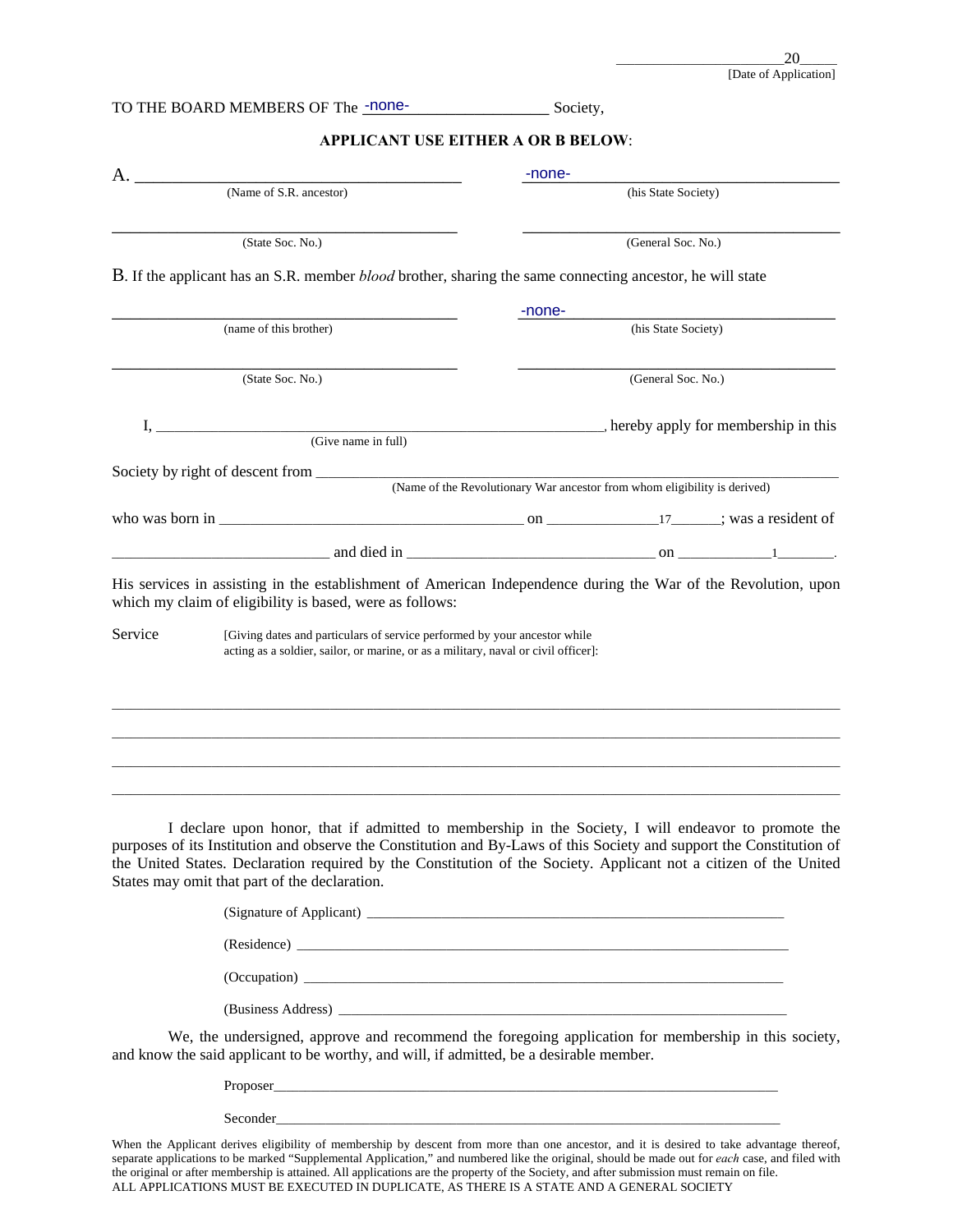# THIS AFFIDAVIT MUST BE MADE AND SWORN TO BY THE APPLICANT (Give all names in full, locations and dates where possible.)

| -none-                                                          |                                                                                                                                                                                                                                                                                        |  |
|-----------------------------------------------------------------|----------------------------------------------------------------------------------------------------------------------------------------------------------------------------------------------------------------------------------------------------------------------------------------|--|
| [State]                                                         | [Full Name of Applicant]                                                                                                                                                                                                                                                               |  |
| [County]                                                        | <b>FOR MEMBERSHIP IN THE SONS OF THE REVOLUTION</b>                                                                                                                                                                                                                                    |  |
|                                                                 | being duly sworn, states:                                                                                                                                                                                                                                                              |  |
| [Full name of deponent]                                         |                                                                                                                                                                                                                                                                                        |  |
|                                                                 | (a) 1. That the applicant was born on $\frac{1}{\left[\text{Date of birth}\right]}$ in $\frac{1}{\left[\text{Place of birth}\right]}$                                                                                                                                                  |  |
|                                                                 | $\frac{1}{2}$ and is a citizen of $\frac{1}{2}$ and is a citizen of $\frac{1}{2}$ and $\frac{1}{2}$ and $\frac{1}{2}$ and $\frac{1}{2}$ and $\frac{1}{2}$ and $\frac{1}{2}$ and $\frac{1}{2}$ and $\frac{1}{2}$ and $\frac{1}{2}$ and $\frac{1}{2}$ and $\frac{1}{2}$ and $\frac{1}{2$ |  |
| and $-$ if applicable $-$ use (b)                               |                                                                                                                                                                                                                                                                                        |  |
| (b) 1. That he is the blood brother of $\overline{\phantom{a}}$ | [name of S.R. brother]                                                                                                                                                                                                                                                                 |  |
|                                                                 |                                                                                                                                                                                                                                                                                        |  |
|                                                                 |                                                                                                                                                                                                                                                                                        |  |
|                                                                 |                                                                                                                                                                                                                                                                                        |  |
|                                                                 |                                                                                                                                                                                                                                                                                        |  |
|                                                                 |                                                                                                                                                                                                                                                                                        |  |
|                                                                 |                                                                                                                                                                                                                                                                                        |  |
|                                                                 |                                                                                                                                                                                                                                                                                        |  |
|                                                                 | 3. That the said <u>Same of parent through whom eligibility is derived</u> was the <u>same and the said son or daughter</u>                                                                                                                                                            |  |
|                                                                 | of $\overline{\phantom{a}}$ born in $\overline{\phantom{a}}$                                                                                                                                                                                                                           |  |
|                                                                 |                                                                                                                                                                                                                                                                                        |  |
|                                                                 |                                                                                                                                                                                                                                                                                        |  |
|                                                                 |                                                                                                                                                                                                                                                                                        |  |
|                                                                 |                                                                                                                                                                                                                                                                                        |  |
|                                                                 |                                                                                                                                                                                                                                                                                        |  |
|                                                                 |                                                                                                                                                                                                                                                                                        |  |
|                                                                 | of $\overline{\phantom{a}}$ born in $\overline{\phantom{a}}$                                                                                                                                                                                                                           |  |
|                                                                 |                                                                                                                                                                                                                                                                                        |  |
|                                                                 |                                                                                                                                                                                                                                                                                        |  |
|                                                                 |                                                                                                                                                                                                                                                                                        |  |
|                                                                 |                                                                                                                                                                                                                                                                                        |  |

### AFFIDAVIT IN SUPPORT OF APPLICATION OF: